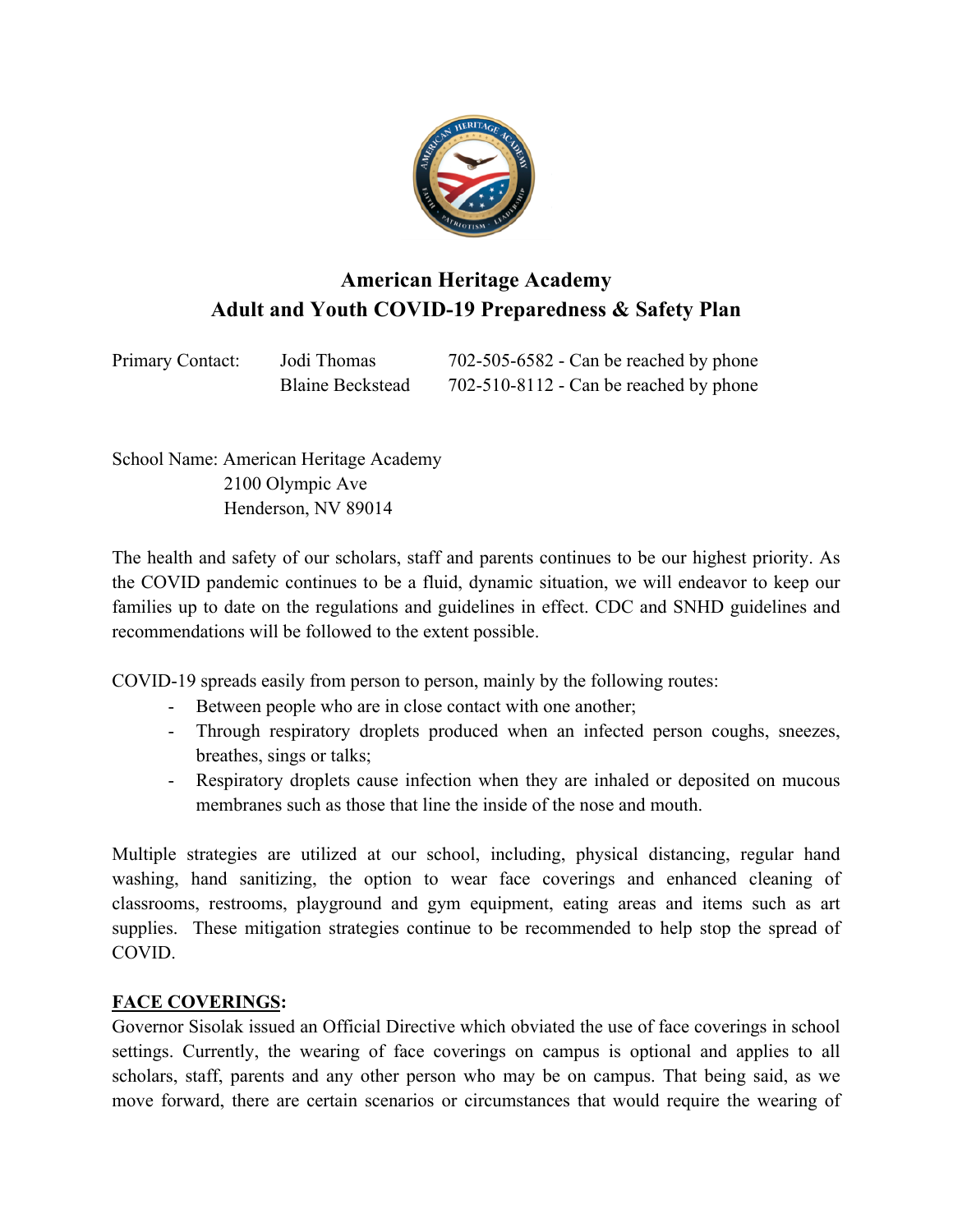face coverings again, such as a person who tested positive for COVID upon the return to campus (as outlined below) or in the event of a COVID outbreak.

### **VACCINATION**:

To the extent that having a fully vaccinated school community makes our school a safer place to be, we encourage all those who are comfortable with vaccination to do so. We lost at least one member of our school community, who was not vaccinated, to COVID and hope to lose no more.

We do not believe it is our position as a school to "recommend" vaccination. That decision is a personal choice. A choice that should be made after reviewing available literature and consulting with medical professionals.

#### **HEALTH SCREENINGS & REPORTING:**

Health screening and testing as needed is a critical component of our school health and safety plan. The school has a staff member, referred to as the COVID Safety Officer, who is responsible for addressing all COVID-19 concerns for scholars, staff and parents. Parents must keep their children home if they do not feel well or have a temperature. Any scholar or staff member with a detected fever, cough or shortness of breath, body aches or headache will be sent home until they have a negative PCR test for COVID or cleared by a physician.

In the event a scholar or staff member is diagnosed with COVID, the school will adhere to the following guidelines:

- The person diagnosed with COVID must follow the CDC symptom-based strategy;
- Home isolation for a minimum of five days following a positive test;
- Home isolation can be discontinued on the sixth day, if the person is asymptomatic without medication;
- A mask must be worn at all times for the next five days;
- Arrangements will be made for the person to eat in an isolated area;
- Isolation areas will be available for anyone exhibiting COVID symptoms during school hours;
- SNHD officials, families and staff will be notified immediately of any possible case of COVID while maintaining individual confidentiality;
- The Covid Safety Officer will consult with SNHD officials for all necessary protocols and will ensure that any affected scholars or staff are informed of the possible exposure.

We will continue with our already instituted procedures (outlined below) as they have been effective over the last eighteen plus months.

#### **SIGNAGE:**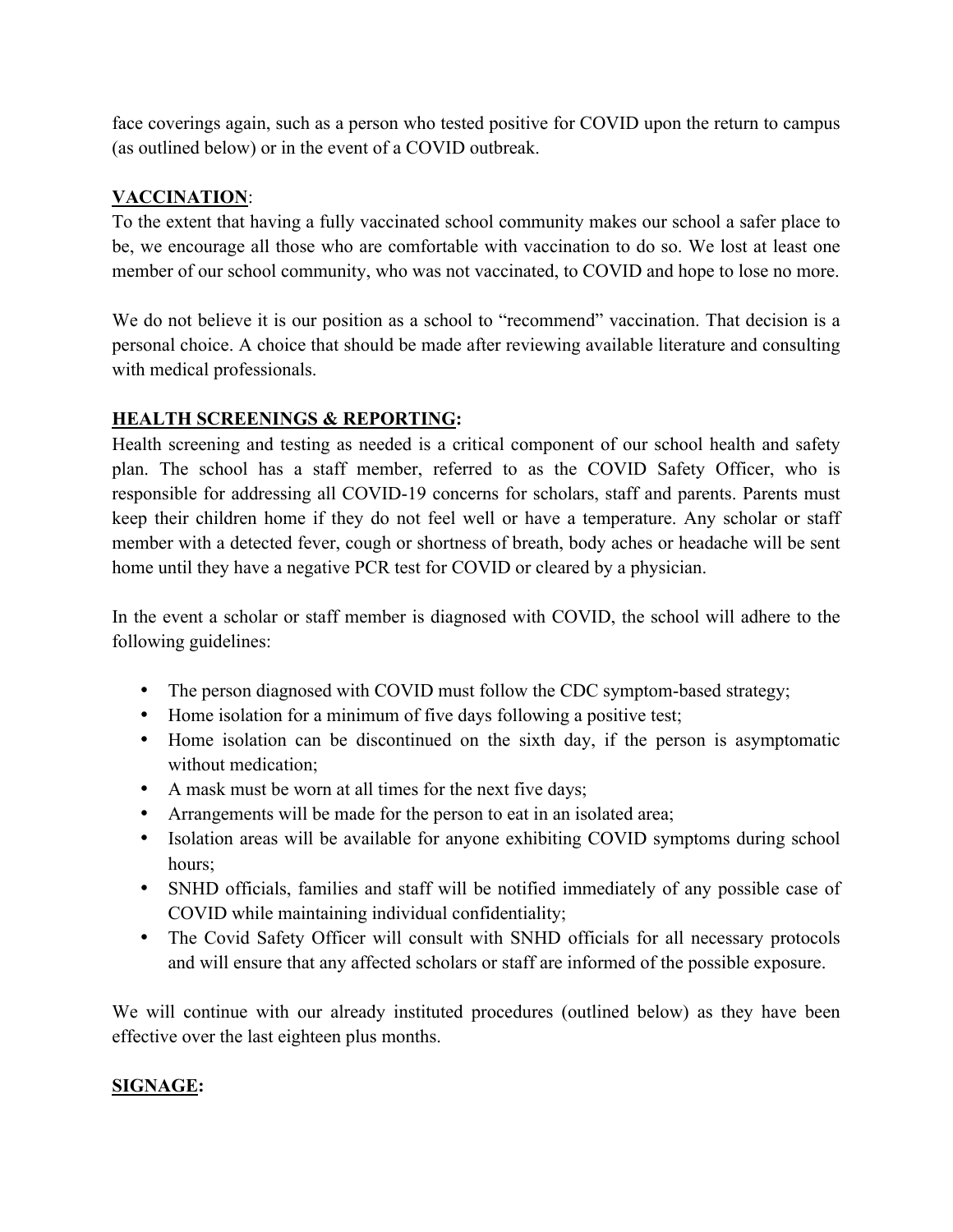Clearly visible signs will be posted at the entrance to the school and gym establishing protocols and reminding those who enter to maintain 6 feet of distance, and to regularly wash their hands. Additional signage will be posted at entrances and on walls that will explain capacity limits; prohibitions on entering and gathering if they are experiencing symptoms, hygiene and social distancing.

### **ARRIVAL AND EXITING:**

Policies and procedures will be followed in an effort to ensure the safety of our scholars and staff. With the recent COVID-19 variants, it appears that the pandemic will continue to be a fluid situation and our plans and policies may be updated as the State of Nevada or other health officials issue new directives and instructions.

- Beginning 7:45 am, scholars will be admitted into the building and will go directly to their classroom.
- KinderPrep parents may enter the KinderPrep building for drop-off and pick-up of their child.
- Dismissal times are staggered to prevent large groups.
- Parents are encouraged to pick-up promptly at the end of the school day following carline procedures.
- Before and After School Care will be limited to 45 scholars to account for social distancing protocols. Parents will need to make a reservation for this program.
- For those parents who participate in Before School Care, instructions will be provided separately.
- Parents will have limited access to classrooms and school buildings. Parents may not enter their child's classroom without approval from Administration and will be required to make an appointment.
- Parents who want to volunteer should contact Administration for further instruction.

#### **OUTBREAK**:

In the event of an outbreak, 2 or more scholars or staff have tested positive for COVID-19 within a 14-day period, who are epidemiologically linked and do not share a household, the school will collaborate with Southern Nevada Health District and will follow the most up to date guidelines which may again include the implementation of face coverings.

Parents of scholars will be notified by email of outbreak declaration and outbreak closures. The outbreak will be monitored by the headmaster of the school. All positive cases will be documented at the school using the school's online portal and will be reported using Southern Nevada Health districts email at schoolcovid@snhd.org or phone at 702-759-1300. An outbreak will be closed once the number of cases has diminished to below 2 per class.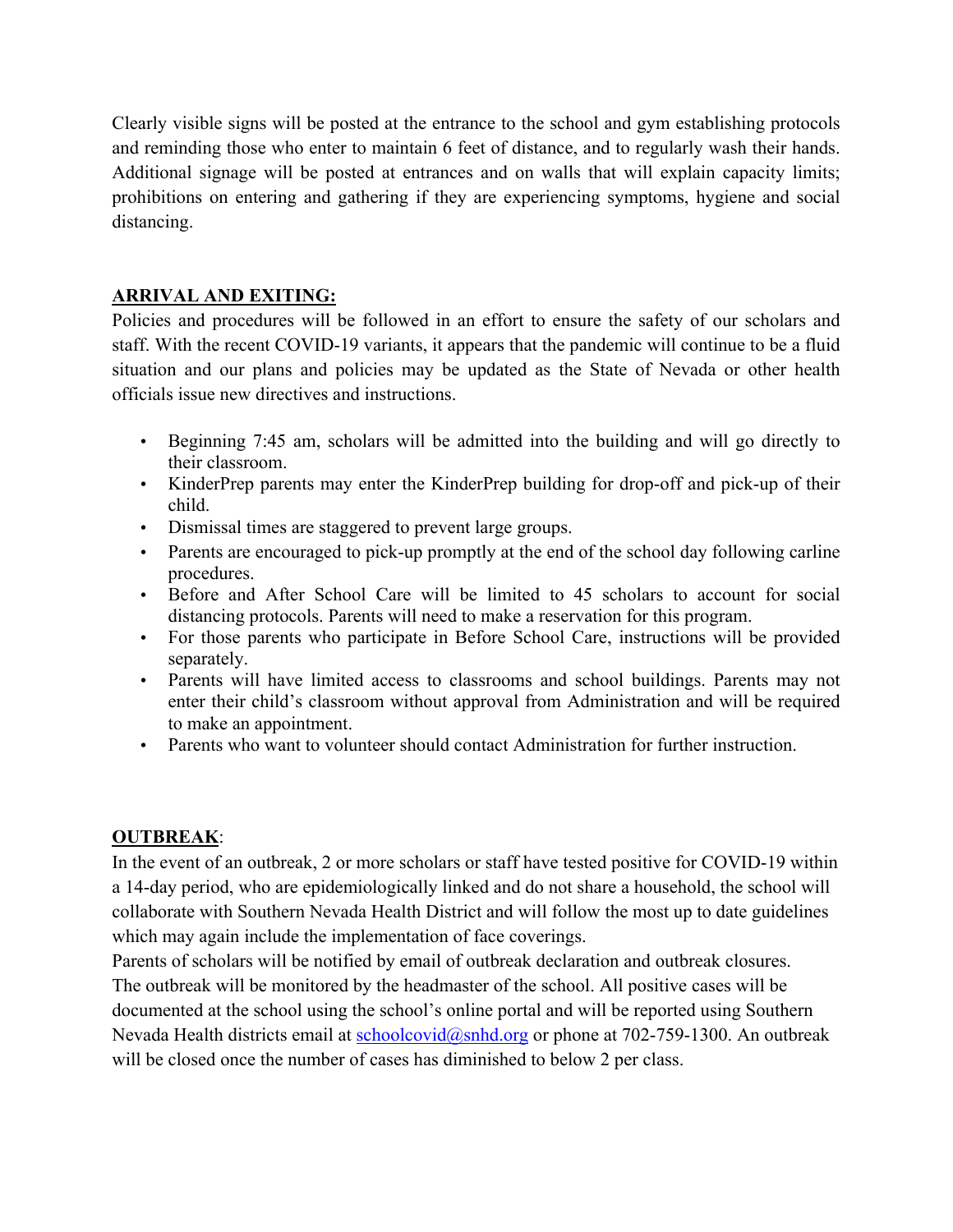# **SANITATION SCHEDULE CLEANING AND DISINFECTION**:

The school prides itself on maintaining a clean and immaculate campus. All aspects of school sanitation will be increased significantly to help prevent the spread of COVID-19. Disinfectant cleaning supplies will be available for use in every classroom. Additional increased sanitation measures include:

- Regular cleaning of desks and all frequently touched surfaces such as tables, door handles, sinks, faucets and countertops will be done with recommended disinfectants.
- Enhanced deep cleaning of all commonly touched surfaces will be done nightly by cleaning professionals.
- Any classroom used by multiple class groups will have all commonly touched surfaces such as desks and tables sanitized between use.
- Communal supplies will be discouraged where applicable.
- All playground equipment and P.E. equipment will be sanitized regularly.
- Extra cleaning staff will regularly wipe down sink and flush handles.
- All classroom and common areas are equipped with hand sanitizers.
- Communal water fountains will be disabled. Scholars need to bring a water bottle from home and will be allowed to refill their water bottle using touch free water dispensers.

## **HYGIENE PRACTICES**:

The school will continue to teach personal hygiene practices with an emphasis on personal cleanliness and hand washing.

- Personal hygiene practices will be reinforced and consistently promoted throughout the school day.
- Staff and scholars will be directed to wash their hands or use hand sanitizer prior to entry and re-entry of any school buildings.
- Scholars will be scheduled to wash their hands after recess, before lunch and at any time prior to returning to the classroom.
- Scholars will be directed to regularly use hand sanitizers available in all classrooms and common areas.
- Staff will encourage scholars to avoid touching their eyes, nose, or mouth with their hands.

## **PHYSICAL DISTANCING:**

We will educate regarding and encourage safe distancing practices at school to the best of our ability. In order to promote a safe and healthy learning environment the school will follow these guidelines:

- All scholar desks and tables will be spaced apart.
- Movement of scholars on campus and in buildings will be done with social distancing measures as much as is feasible.
- Upper Grammar and High School scholars will rotate classrooms to attend the necessary classes. Lower Grammar scholars will attend Specials Classes in the appropriate classrooms. Upon dismissal from a Specials Class, each desk will be sanitized and